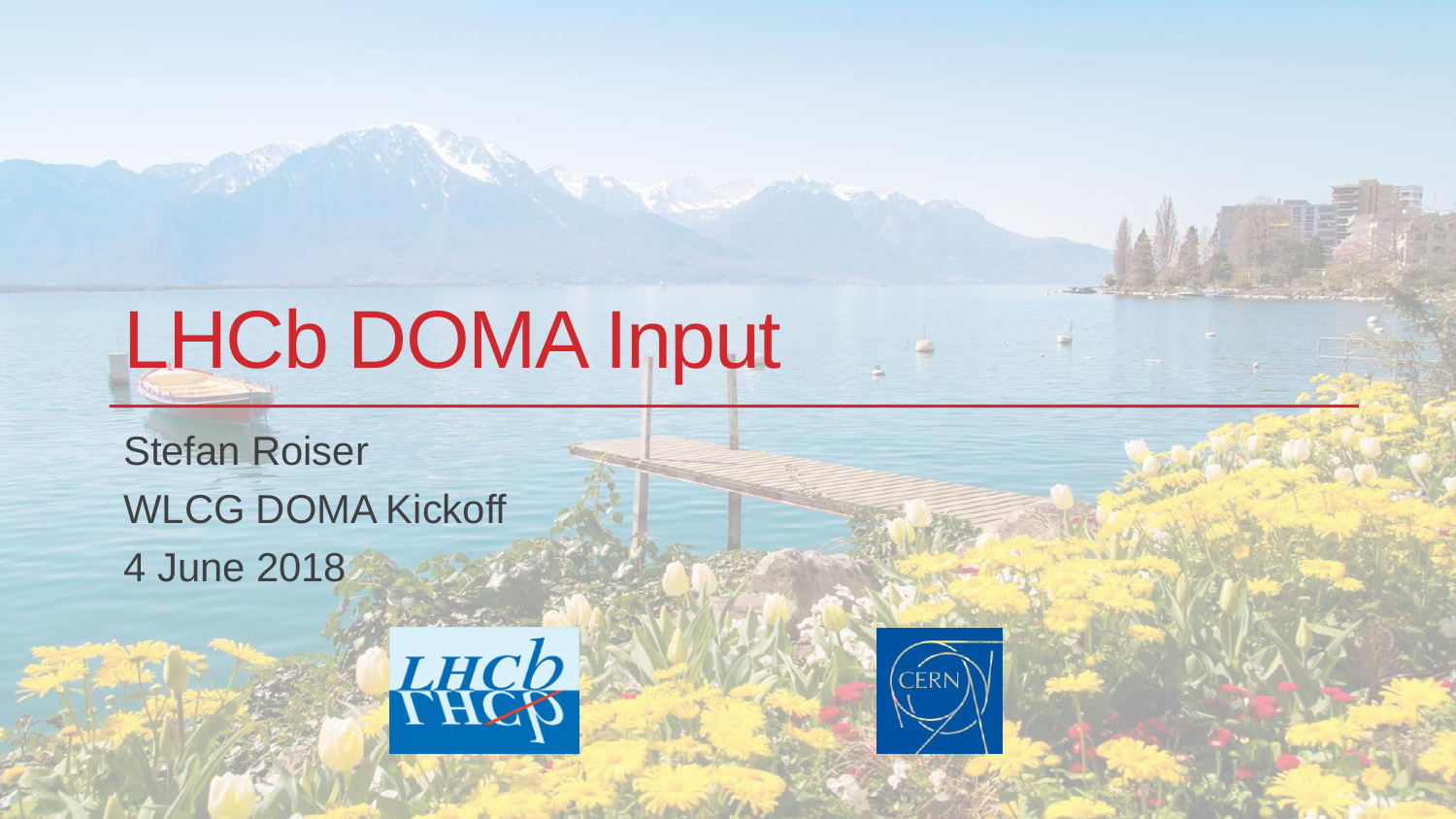# Quick Reminder on the LHCb Upgrade Timeline



- Main Upgrade of the experiment happening in Run 3 (2021)
	- Full and final real-time data reconstruction at online resources
	- Trigger output bandwidth increases by several factors
- Run 4 upgrade (HL-LHC) in computing will see minor changes compared to Run3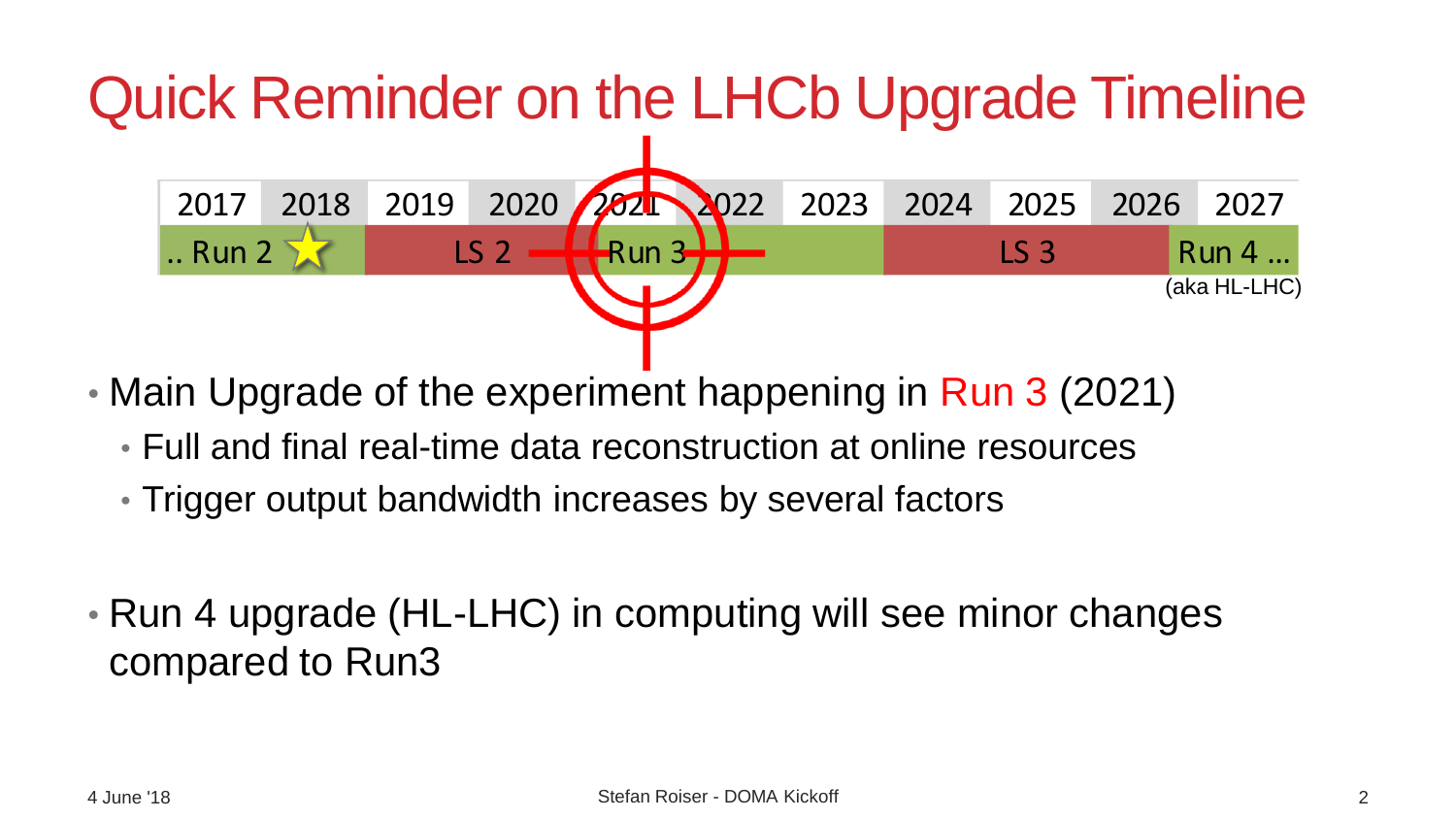### LHCb Upgrade Distributed Computing in a Nutshell

- LHCbDIRAC will continue to operate distributed computing resources in upgrade era
	- Architecture allows re-engineering, scaling of individual components as needed
- Full exploit of "Turbo" paradigm
	- Final detector alignment and calibration during trigger processing
		- Already successfully exercised for 1/3 or the trigger rate in Run 2
		- $\cdot$   $\rightarrow$  final physics objects out of the trigger  $\rightarrow$  no offline data processing
		- $\cdot$   $\rightarrow$  90 % of distributed computing resources needed for MC simulation
- Factor 5 increase of luminosity (Run3) & removal of L0 hw trigger & reduction of event size via Turbo
	- $\cdot$   $\rightarrow$  increase of trigger rate by one order of magnitude
	- $\rightarrow$  LHCb needs for simulated events scales with the above
		- $\cdot$   $\rightarrow$  aiming for 60 to 80 % of fast and full parametrized simulated events
		- Re-decay, tracker-only, RICHless in production, more planned (shower libs, delphes, …)
- $\cdot$   $\rightarrow$  Despite optimizations, offline data storage needs increase by factors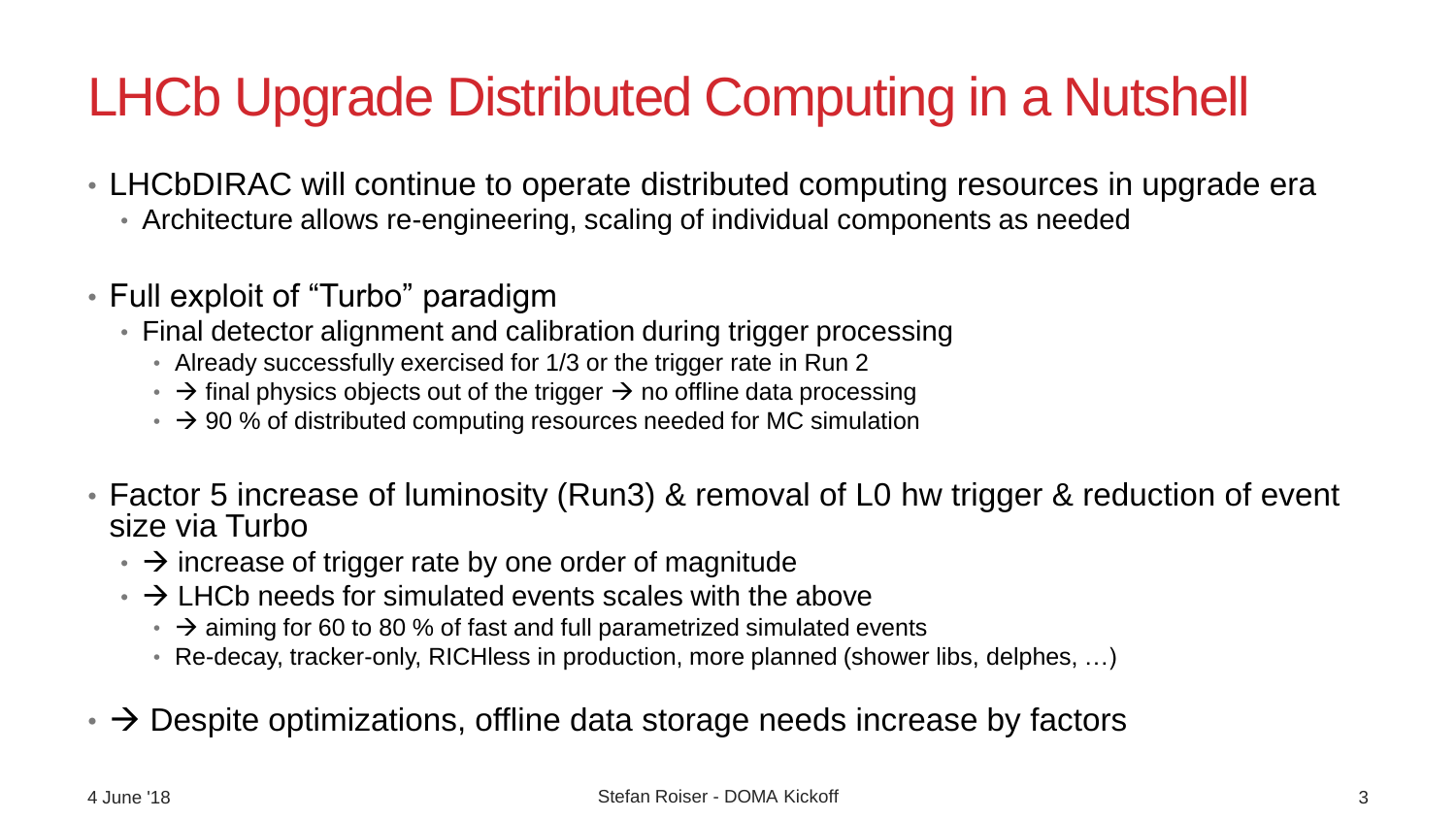#### Distributed Workload Management – User Analysis

- User analysis with input data
	- Input data split and grouped according to storage sites
	- Jobs sent to data storage site location (T0, T1, T2D)
	- Fallback mechanism (Gaudi federation)
		- In case the local replica is not accessible  $\rightarrow$  WAN fallback onto possible 2<sup>nd</sup> replica
	- Push from individual user analysis towards "working group productions"
- User analysis without input data
	- Runs on all WLCG resources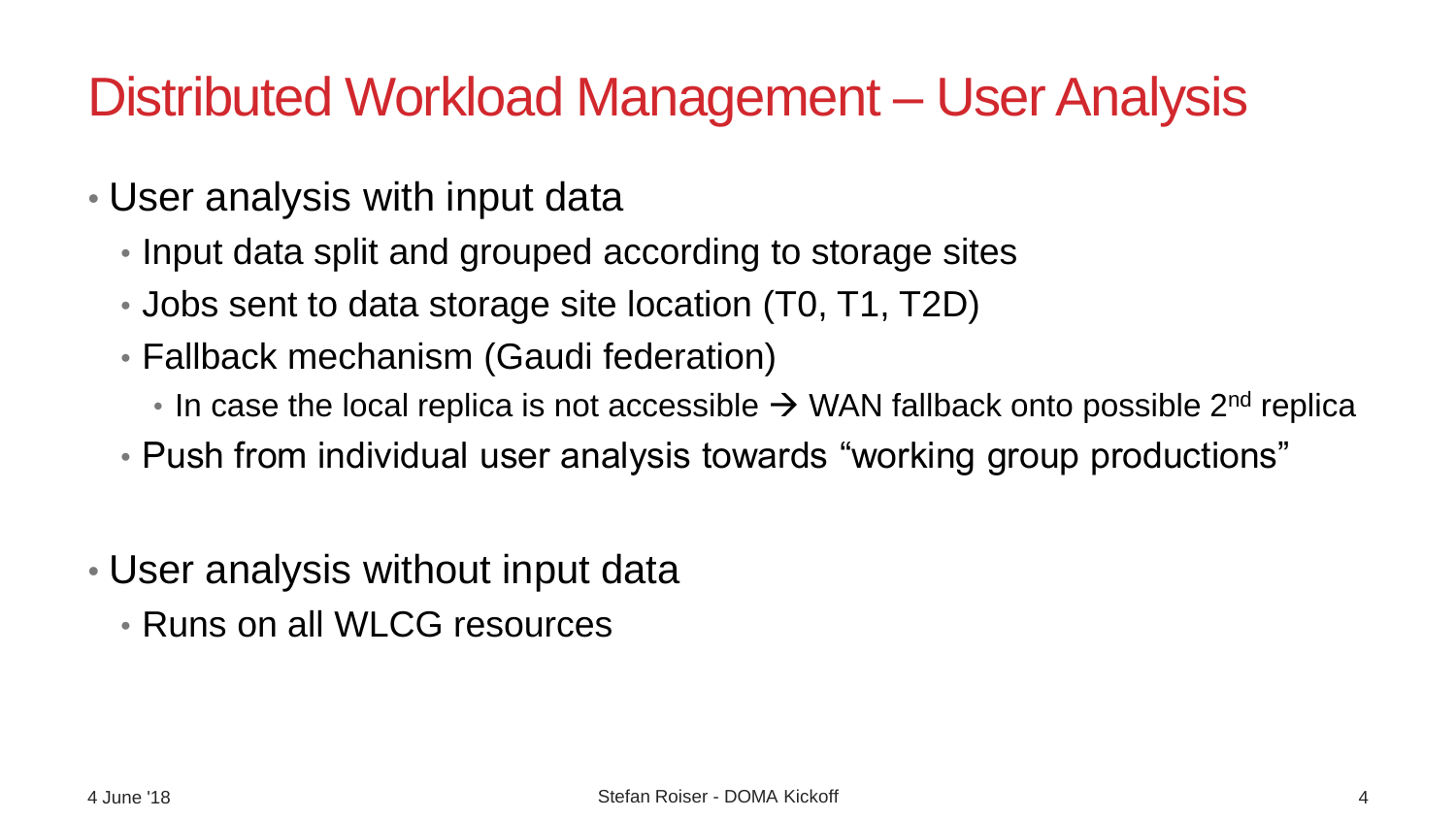#### Distributed Workload Management – MC Simulation

- MC Simulation Step 1, generator and detector response
	- 95 % of CPU used in this step.
	- Output upload of (intermediate) file to "buffer storage" (usually T0 & T1)
	- Runs on all computing resources (WLCG, Boinc, HPC, Cloud, …)
	- No input data needed for this step (start from random seed)
- MC Simulation Step 2
	- Processed at disk storage site
	- Process remaining workflow (digitization, trigger, (reco), stripping (aka slimming, streaming, skimming)
	- Output upload to disk storage site (T0, T1, T2D)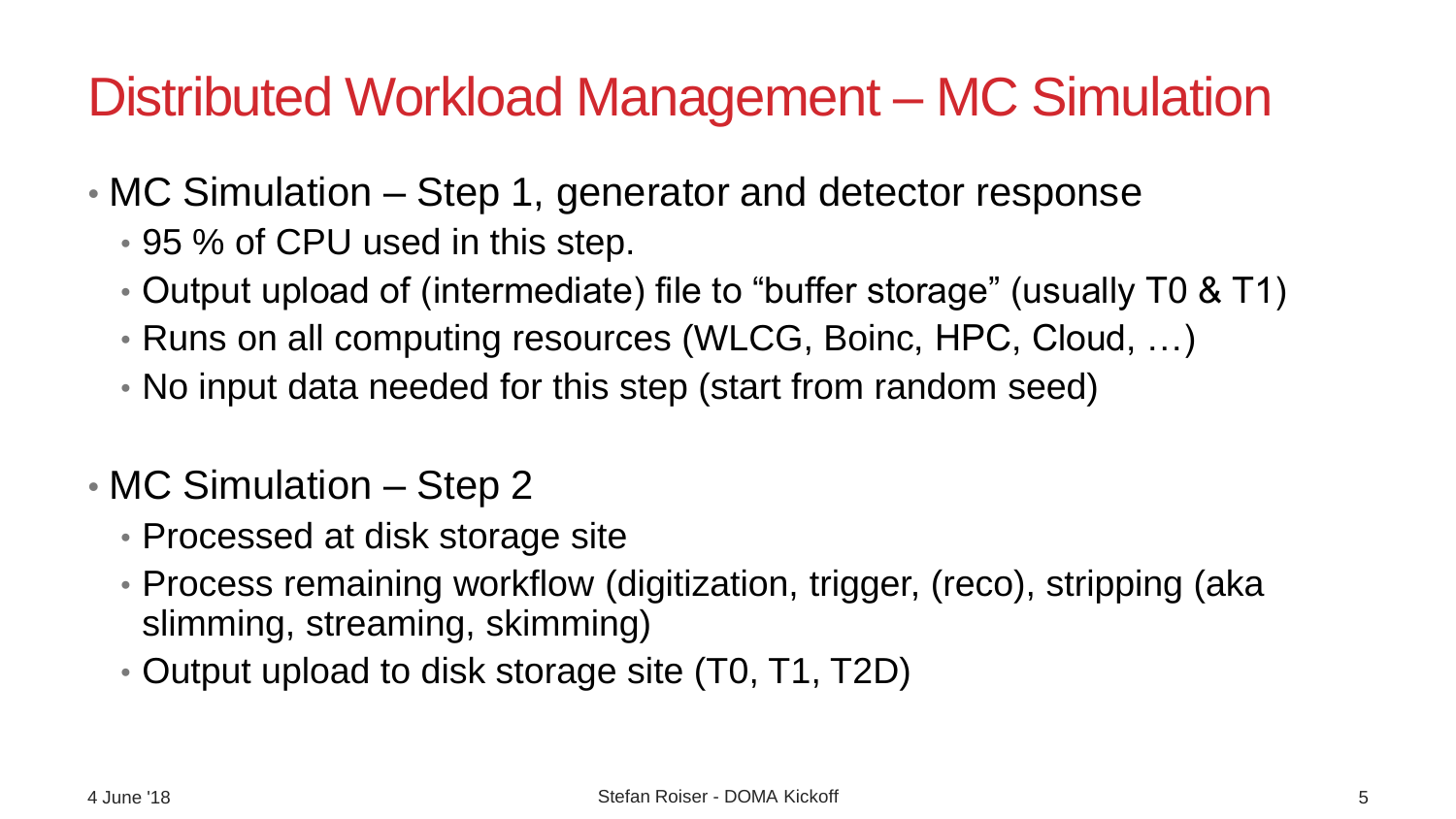# LHCb Distributed Data Management

- Small number of disk storage sites
	- $\cdot$  T0 + (8) T1 sites, 13 T2 sites with storage ( $>$  300 TB each)
	- User and buffer space on T0/1 sites
	- Data & MC replicated twice on all storage sites
- Mostly "democratic" data replication policy based on free space
	- Both data and MC
- Launch of data management workflows done manually (takes O(Min))
	- Replication managed by Dirac, offloaded to FTS3 (including staging)
	- Remove replica, delete file done by Dirac
	- Transfer P8 (pit) to CERN done by Dirac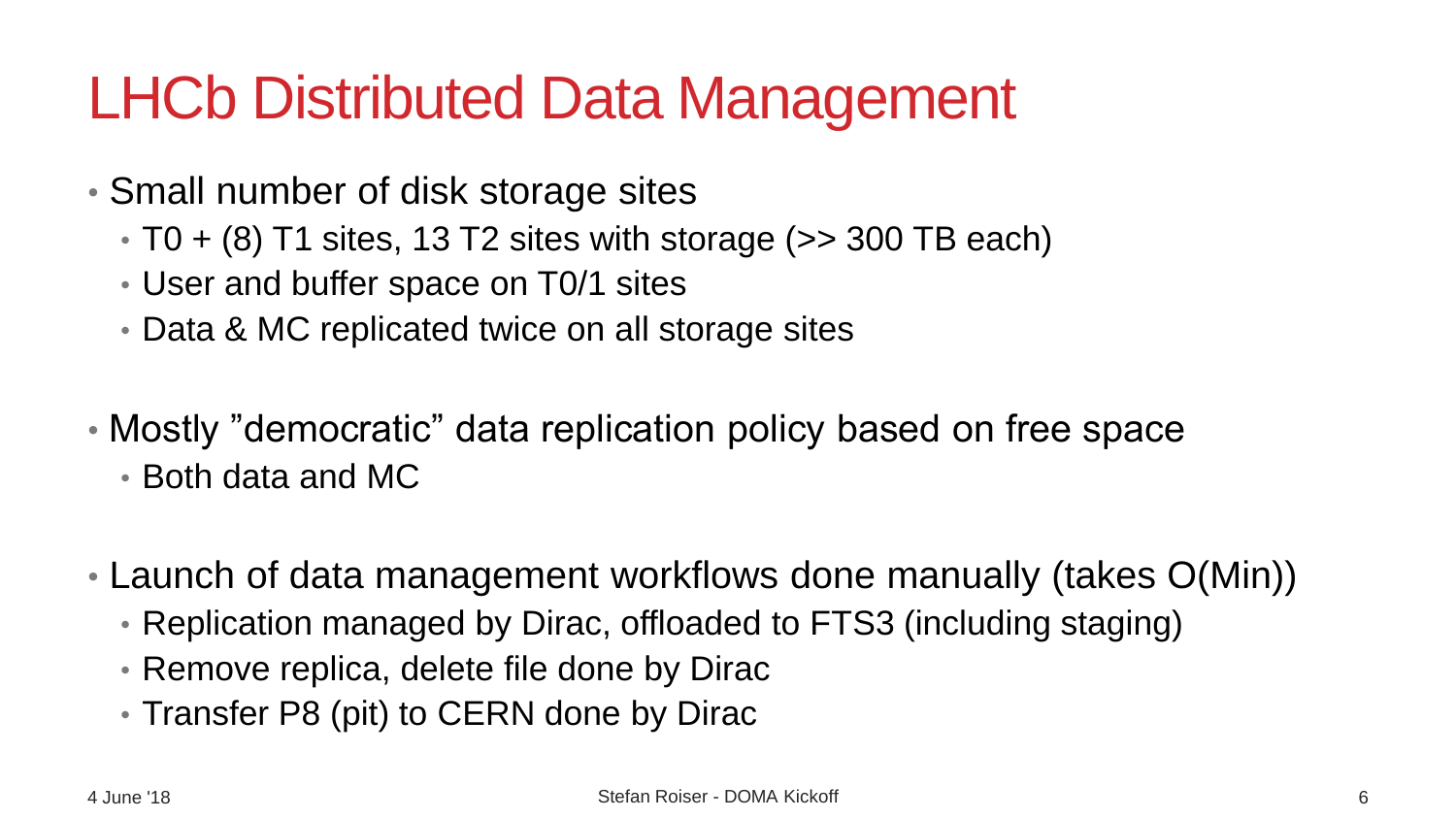# Data Management Catalogs & Data Access

- Dirac File Catalog (~ 20 Mio LFNs)
	- Information on centrally produced data replicas
	- Provides access to logical SEs (can be on same hardware SE)
- Bookkeeping
	- Contains data provenance information (~ 1 Billion files)
		- Origin (LHCb or MC), Conditions (Beam energy), Processing pass (reco, stripping, …), Event Type (mostly for simulation), File type (RAW, RDST, BHADRON.MDST, EW.DST, …)
	- Stores information on all files ever created and data quality information
		- Including location, worker node, cpu time, wall time, ...)
	- Defines "data sets" used by physicists for selection of their input files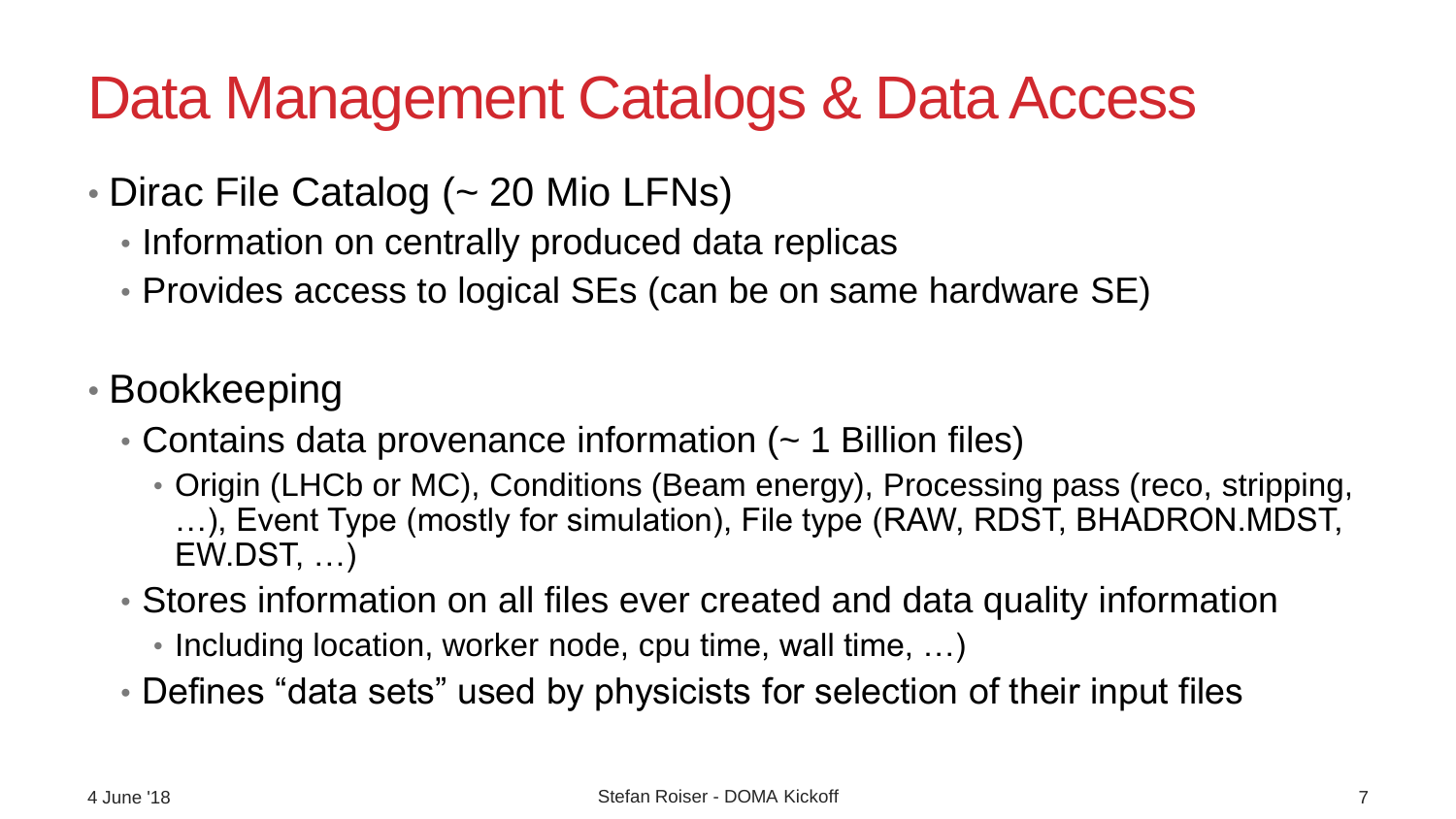# Space Tokens & Data Access

- Space tokens in use
	- LHCb-Tape (T1D0)
	- LHCb-Disk (T0D1)
	- LHCb-User (T0D1)
- Moving from srm to direct xroot access
	- Reading shall be possible soon for all sites
	- Writing possible on sites where tape and disk are not in the same namespace